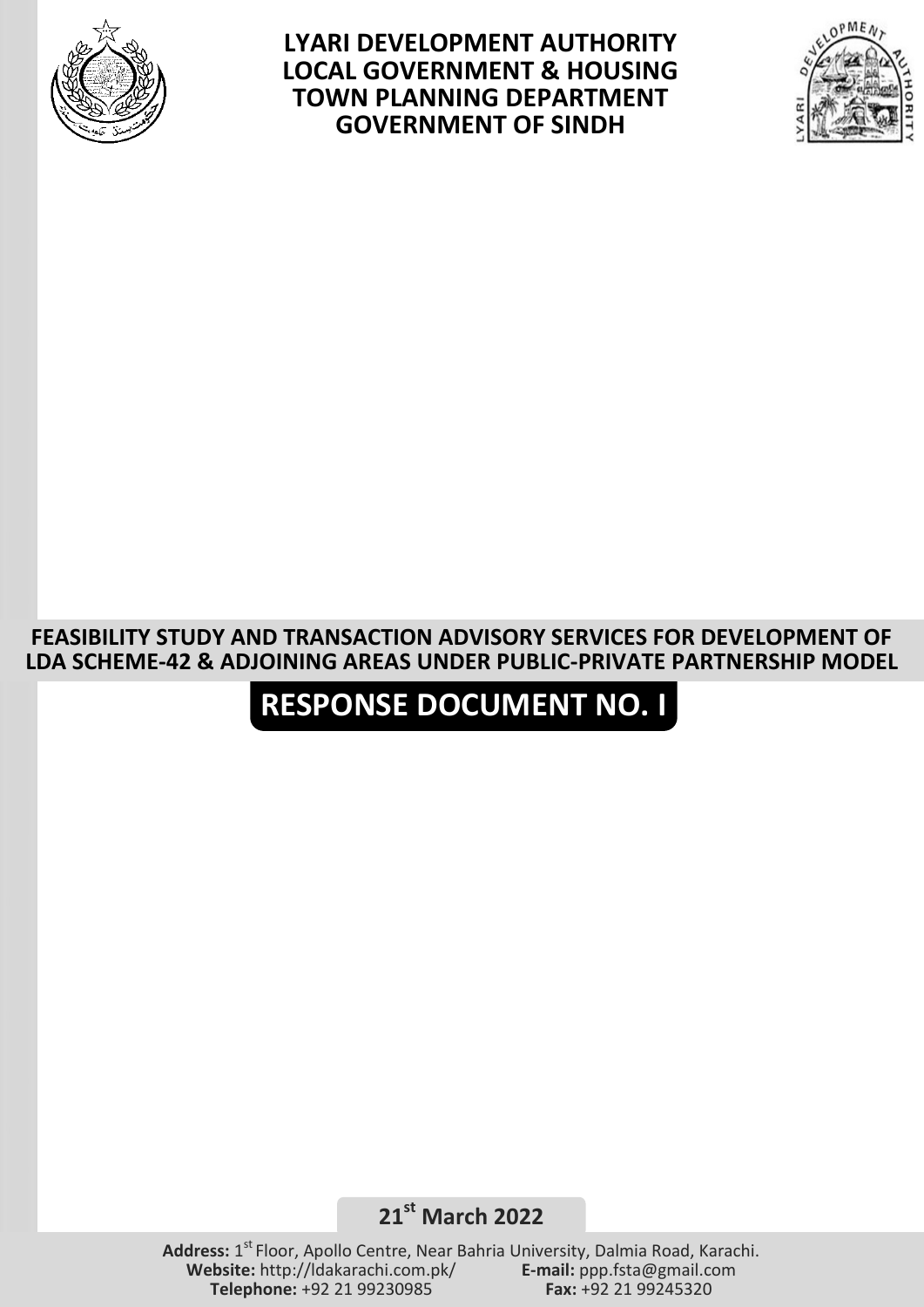## **Important Notice/ Disclaimer**

The Responses to Prospective Bidders' Queries Document (the **'Response Document No. I'**), is in furtherance to requests for queries/ clarifications received from the prospective Bidders in respect of the Bidding Process relating to Feasibility Study & Transaction Advisory Services for Development of LDA Scheme-42 & Adjoining Areas under Public-Private Partnership Model (the **'Assignment'**), being conducted pursuant to the Request for Proposal Document (the 'RFP Document') dated 10<sup>th</sup> March 2022.

*Unless expressly specified otherwise, all capitalized terms used herein shall bear meaning ascribed thereto under either Sections II or VI – Instructions to Consultants and General Conditions of Contract of this RFP document.*

This Response Document No. I is being circulated by the Lyari Development Authority, Local Government & Housing Town Planning Department (the **'Procuring Agency'**), subsequent to its Consultant Selection Committee's approval in accordance with Instructions to Consultant (ITC) Clause-10.1 of the RFP Document. Neither any of these entities, nor their employees, personnel, agents, make any representation (expressed or implied) or warranties as to the accuracy or completeness of information contained herein, or in any other document made available to a Person in connection with the Bidding Process for the Assignment and the same shall have no liability for this RFP Document or for any other written or oral communication transmitted to the recipient in the course of the recipient's evaluation of the Proposals or Bids. Neither any of these entities, nor their employees, personnel, agents, consultants, advisors and contractors etc. will be liable to reimburse or compensate the recipient for any costs, fees, damages or expenses incurred by the recipient in evaluating or acting upon the RFP Document or otherwise in connection with the Assignment as contemplated herein.

The Proposals or Bids submitted in response to the RFP Document by any of the Bidders shall be upon the full understanding and agreement of any and all terms of the RFP Document, the Addendum to the RFP Document (if any), and the Response Document (the **'RFP Documents'**) and such submission shall be deemed as an acceptance to all the terms and conditions stated in the RFP Documents. Any Bid submitted by a Bidder in response to the RFP Documents shall be construed based on the understanding that the Bidder has done a complete and careful examination of the RFP Documents, and has independently verified all the information received (whether written and verbal) from the Government (including from its employees, personnel, agents, Consultants, advisors and contractors etc.).

This Response Document is not an agreement; its sole purpose is to provide interested Bidders with information that may be useful to them in preparing their Bids or Proposals. The Procuring Agency reserves its right, in its full discretion, to modify the RFP Documents and/ or the Assignment at any time to the fullest extent permitted by law, and shall not be liable to reimburse or compensate the recipient for any costs, taxes, expenses or damages incurred by the recipient in such an event.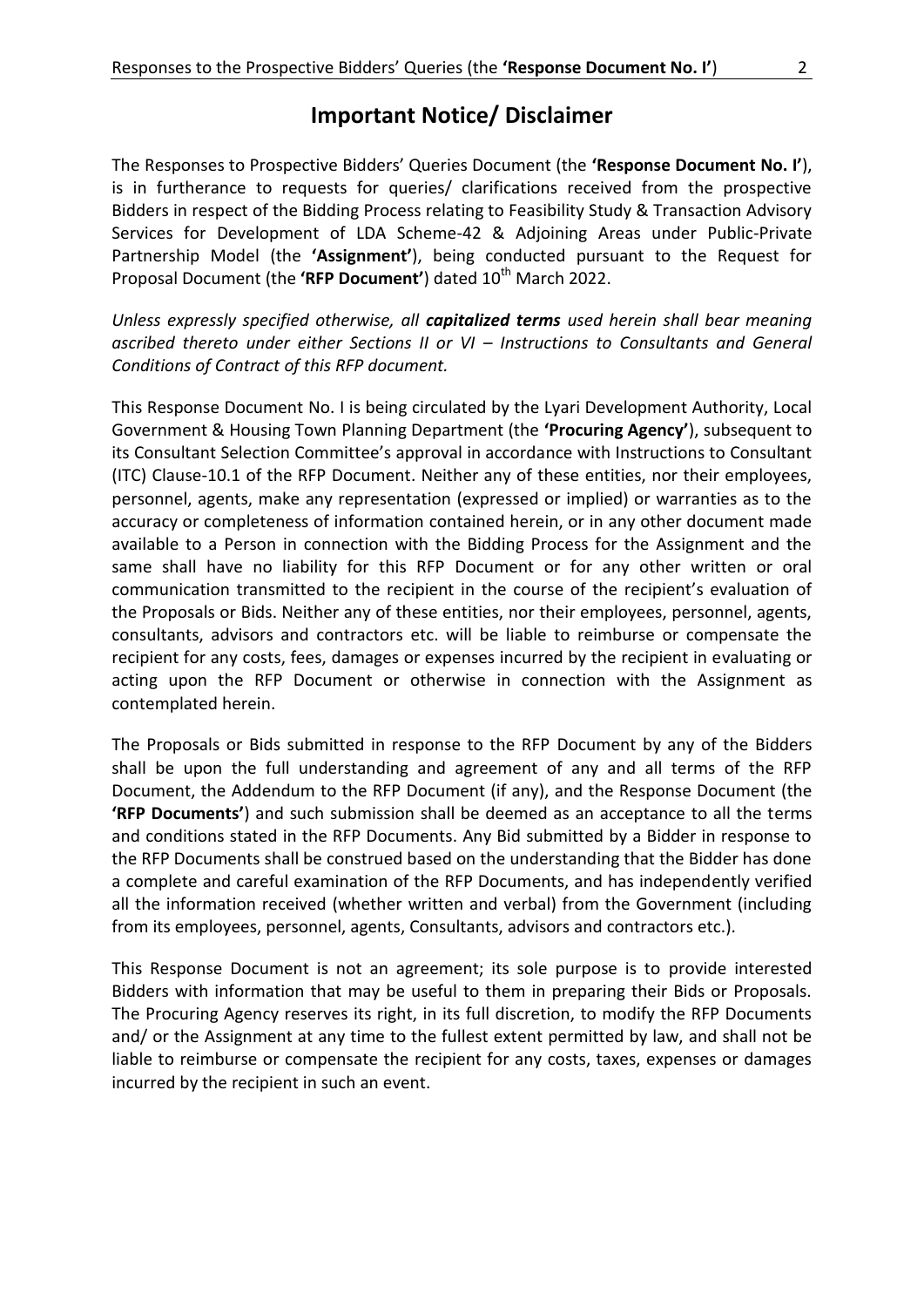## **Responses to the Prospective Bidders' Queries**

| <b>SR.#</b>                                                          | <b>RFP REFERENCE</b>                                                                          | <b>QUERY/ COMMENT</b>                                                                                                                                                                                                                                                                                                                                                                                                                                                                                                                                                                                                                                                                                                                                                   | <b>RESPONSE/ CLARIFICATION</b>                                                                                                                                                                                                                                                                                                                                                                                                                                                              |  |  |
|----------------------------------------------------------------------|-----------------------------------------------------------------------------------------------|-------------------------------------------------------------------------------------------------------------------------------------------------------------------------------------------------------------------------------------------------------------------------------------------------------------------------------------------------------------------------------------------------------------------------------------------------------------------------------------------------------------------------------------------------------------------------------------------------------------------------------------------------------------------------------------------------------------------------------------------------------------------------|---------------------------------------------------------------------------------------------------------------------------------------------------------------------------------------------------------------------------------------------------------------------------------------------------------------------------------------------------------------------------------------------------------------------------------------------------------------------------------------------|--|--|
| SECTION II - INSTRUCTIONS TO CONSULTANTS (ITC)/ BID DATA SHEET (BDS) |                                                                                               |                                                                                                                                                                                                                                                                                                                                                                                                                                                                                                                                                                                                                                                                                                                                                                         |                                                                                                                                                                                                                                                                                                                                                                                                                                                                                             |  |  |
| 1.                                                                   | <b>ITC BDS Clauses 2.3</b>                                                                    | A pre-proposal conference (pre-bid meeting) will be held: No<br>We request the Procuring Agency to arrange the pre-proposal<br>conference at soonest.                                                                                                                                                                                                                                                                                                                                                                                                                                                                                                                                                                                                                   | The Procuring Agency will not conduct a pre-proposal<br>conference for this Assignment initiated a second time after<br>cancelling the earlier tendering process. The RFP Document is<br>prepared based on the feedback provided by the Bidders for<br>the same Assignment floated earlier. The prospective Bidders<br>may raise their queries for seeking the Procuring Agency's<br>clarification following the mechanism prescribed under ITC<br>Clauses-10.1 & 16.4 of the RFP Document. |  |  |
| 2.                                                                   | ITC BDS Clauses 16.4                                                                          | The deadline for proposals submission and opening is:<br>Date and Time: 30 <sup>th</sup> March 2022 Time: 02 p.m. and 03 p.m.<br>(submission and opening, respectively)<br>Keeping the complexity of project in mind, the time duration for<br>proposal submission is very short which may please be extended at<br>least two (2) weeks after the issuance of clarification documents.                                                                                                                                                                                                                                                                                                                                                                                  | The RFP Document covers a sufficient response time for Bidders<br>to prepare their Bids as required under the SPP Rules 2010.<br>Secondly, the clarifications requested by the prospective Bidder<br>are already covered in or part of the RFP Document. Hence, the<br>Procuring Agency cannot consider any request for an extension<br>in schedule $-$ deadline for submission of Bids $-$ at this moment<br>in time.                                                                      |  |  |
| 3.                                                                   | ITC BDS Clauses 18.1,<br>13.1, 6.1 & 2.2 -<br>Eligibility<br>Criteria<br>(Financial Turnover) | Bidder must have an average annual financial turnover of at least<br>PKR 120 million during the last three years, as verifiable from the<br>financial statements issued by a Certified Chartered Accountant in<br>Pakistan. However, in case of a Consortium, the Lead Member<br>alone must have an average annual financial turnover of at least<br>PKR 100 million, and each other member individually must have an<br>average annual financial turnover of at least PKR 20 million, during<br>the last three years;<br>If the Bidder is unable to submit audited statement for last financial<br>year due to its pending approval Company's Board of Director.<br>However, draft financial statement is acceptable with all supporting<br>documents. Please confirm. | Bidders are required to submit audited statements for the last<br>three (3) years in accordance with the RFP Document. In case, a<br>Bidder is unable to submit audited statements for the last<br>financial year, i.e. 2020-21, due to pendency of internal<br>approval or any other legal requirement, then the Bidder in that<br>case may submit a provisional report verifying the Balance<br>Sheet, and Profit & Loss Statement to be eligible for Bidding<br>Process.                 |  |  |
| 4.                                                                   | ITC BDS Clauses 18.1,                                                                         | Foreign entities, if participating in the Bidding Process as Foreign Company participating as a Consortium member (other                                                                                                                                                                                                                                                                                                                                                                                                                                                                                                                                                                                                                                                |                                                                                                                                                                                                                                                                                                                                                                                                                                                                                             |  |  |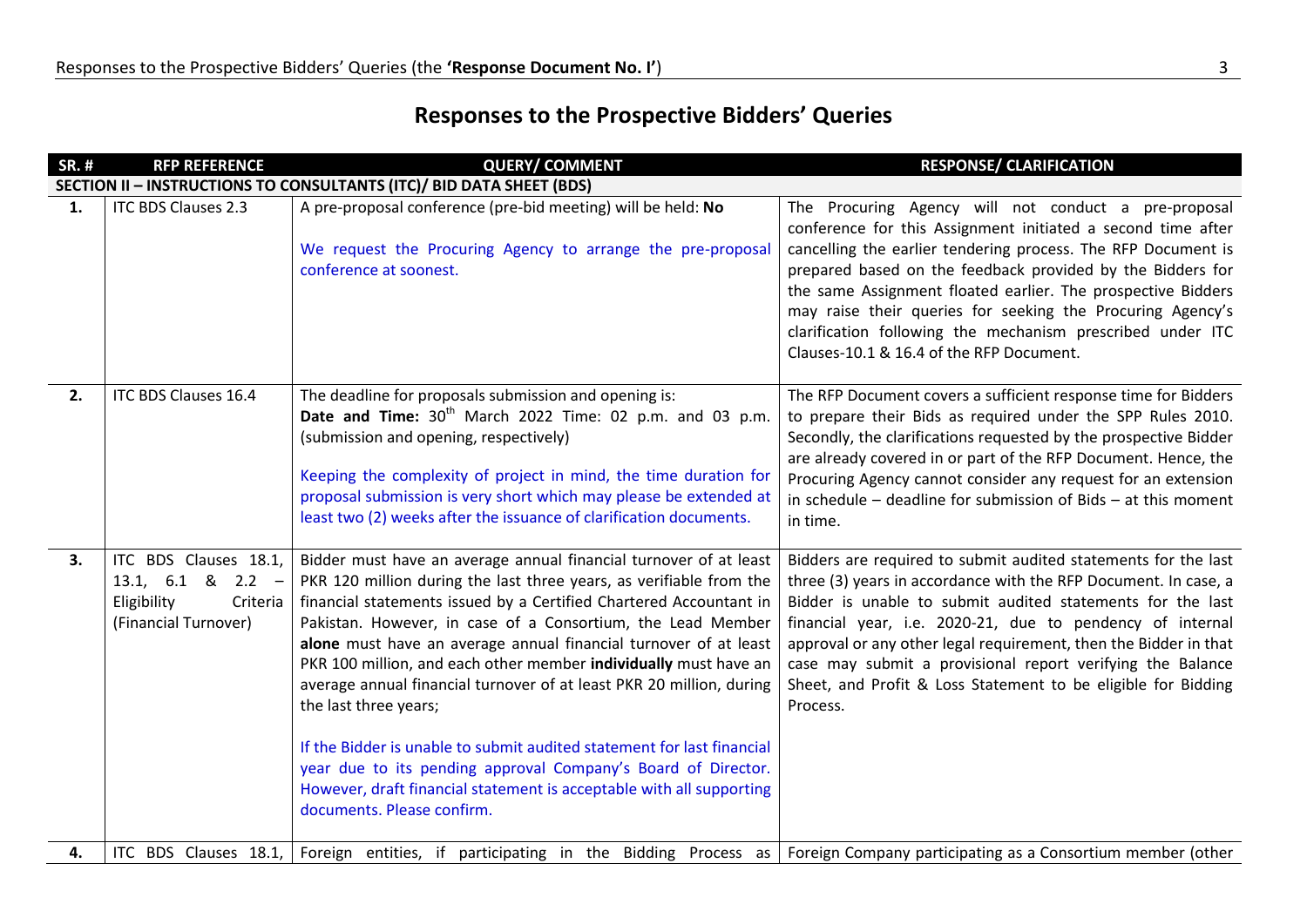|    | 13.1, $6.1 \& 2.2 -$<br>Eligibility<br>Criteria<br>(Condition at Sr. # I)                          | Consortium members, other than the Lead Member, must provide<br>relevant documents of registration and other evidence, as<br>applicable with respect to the criteria, from their respective<br>regulatory and/ or registration bodies of home country;<br>Please confirm whether PEC/ PCATP registration, FBR and SRB<br>registration of foreign consortium partner is not required.                                                    | than the Lead Member) or Key Professional Staff proposed by a<br>Bidder from a foreign country, are required to have valid<br>registration with their respective regulatory and/ or registration<br>bodies of that country or jurisdiction, in accordance with the<br>ITC Clauase-13.1(a) read with GCC Clause-1.6.1 of the RFP<br>Documents. It may be noted that the Lead Member, being the<br>National Company, shall be responsible to the Procuring Agency<br>for execution of the entire Assignment in accordance with the<br>provisions laid down under the RFP Documents.                                                                                                                                                                                                                                                                                                                                                                                         |
|----|----------------------------------------------------------------------------------------------------|-----------------------------------------------------------------------------------------------------------------------------------------------------------------------------------------------------------------------------------------------------------------------------------------------------------------------------------------------------------------------------------------------------------------------------------------|---------------------------------------------------------------------------------------------------------------------------------------------------------------------------------------------------------------------------------------------------------------------------------------------------------------------------------------------------------------------------------------------------------------------------------------------------------------------------------------------------------------------------------------------------------------------------------------------------------------------------------------------------------------------------------------------------------------------------------------------------------------------------------------------------------------------------------------------------------------------------------------------------------------------------------------------------------------------------|
| 5. | ITC BDS Clauses 18.1,<br>13.1, $6.1 \& 2.2 -$<br>Eligibility<br>Criteria<br>(Condition at Sr. # I) | Any foreign entity(ies), participating in Bidding Process as<br>Consortium member, other than Lead Member, must submit<br>relevant documents issued by their respective authorities/<br>jurisdiction and attested by Pakistani Consulate/ Pakistan High<br>Commission of such jurisdiction;<br>Please clarify the list of documents which may be attested by<br>Pakistani Consulate/ Pakistani High Commission of such<br>jurisdiction. | A foreign entity(ies) is required to submit the following<br>documents duly attested by Pakistan Consulate/ Pakistan High<br>Commission of such jurisdiction as per the RFP Document:<br>Registration or incorporation documents, issued outside<br>Pakistan;<br>Affidavits as appended at B & C of the RFP Document;<br>ii.<br>iii. Any other document translated from a language into<br>English as per the ITC Clause-12.1 of the RFP Document.<br>In the event a Bidder is unable to timely submit the attested/<br>consularised documents owing to a delay at the relevant<br>consulate's end, it may submit evidence that such documents<br>have been submitted for consularisation (including a receipt<br>issued by the relevant consulate). In case consularisation is not<br>complete at the time of submission, a receipt of the application<br>for consularisation of the documents shall be annexed along<br>with the Bid submitted to the Procuring Agency. |
| 6. | ITC BDS Clause 18.1 -                                                                              | Bidder's (in case of a Consortium, legal member) experience in                                                                                                                                                                                                                                                                                                                                                                          | The criteria shall remain the same as mentioned in the RFP                                                                                                                                                                                                                                                                                                                                                                                                                                                                                                                                                                                                                                                                                                                                                                                                                                                                                                                |
|    | Evaluation<br>Technical                                                                            | preparing bidding package (including RFQ/ RFP and draft                                                                                                                                                                                                                                                                                                                                                                                 | Document approved by the Consultant Selection Committee.                                                                                                                                                                                                                                                                                                                                                                                                                                                                                                                                                                                                                                                                                                                                                                                                                                                                                                                  |
|    | Criteria (1.2. Relevant                                                                            | concession agreement, etc.) for infrastructure and/ or urban                                                                                                                                                                                                                                                                                                                                                                            | For clarity purpose, it may be noted that the relevant projects                                                                                                                                                                                                                                                                                                                                                                                                                                                                                                                                                                                                                                                                                                                                                                                                                                                                                                           |
|    | Experience)                                                                                        | development projects under the PPP modality, completed during                                                                                                                                                                                                                                                                                                                                                                           | exceeding two (2), if claimed by a Bidder and found satisfactory                                                                                                                                                                                                                                                                                                                                                                                                                                                                                                                                                                                                                                                                                                                                                                                                                                                                                                          |
|    |                                                                                                    | the last fifteen (15) years [3 points for each project];                                                                                                                                                                                                                                                                                                                                                                                | or qualified by the Committee, shall carry a lesser weight, i.e. 2<br>points instead of 3.                                                                                                                                                                                                                                                                                                                                                                                                                                                                                                                                                                                                                                                                                                                                                                                                                                                                                |
|    |                                                                                                    | Considering the total eight (8) points in referred criteria which may                                                                                                                                                                                                                                                                                                                                                                   |                                                                                                                                                                                                                                                                                                                                                                                                                                                                                                                                                                                                                                                                                                                                                                                                                                                                                                                                                                           |
|    |                                                                                                    | please be corrected from [3 points for each project] to [2.67 points                                                                                                                                                                                                                                                                                                                                                                    |                                                                                                                                                                                                                                                                                                                                                                                                                                                                                                                                                                                                                                                                                                                                                                                                                                                                                                                                                                           |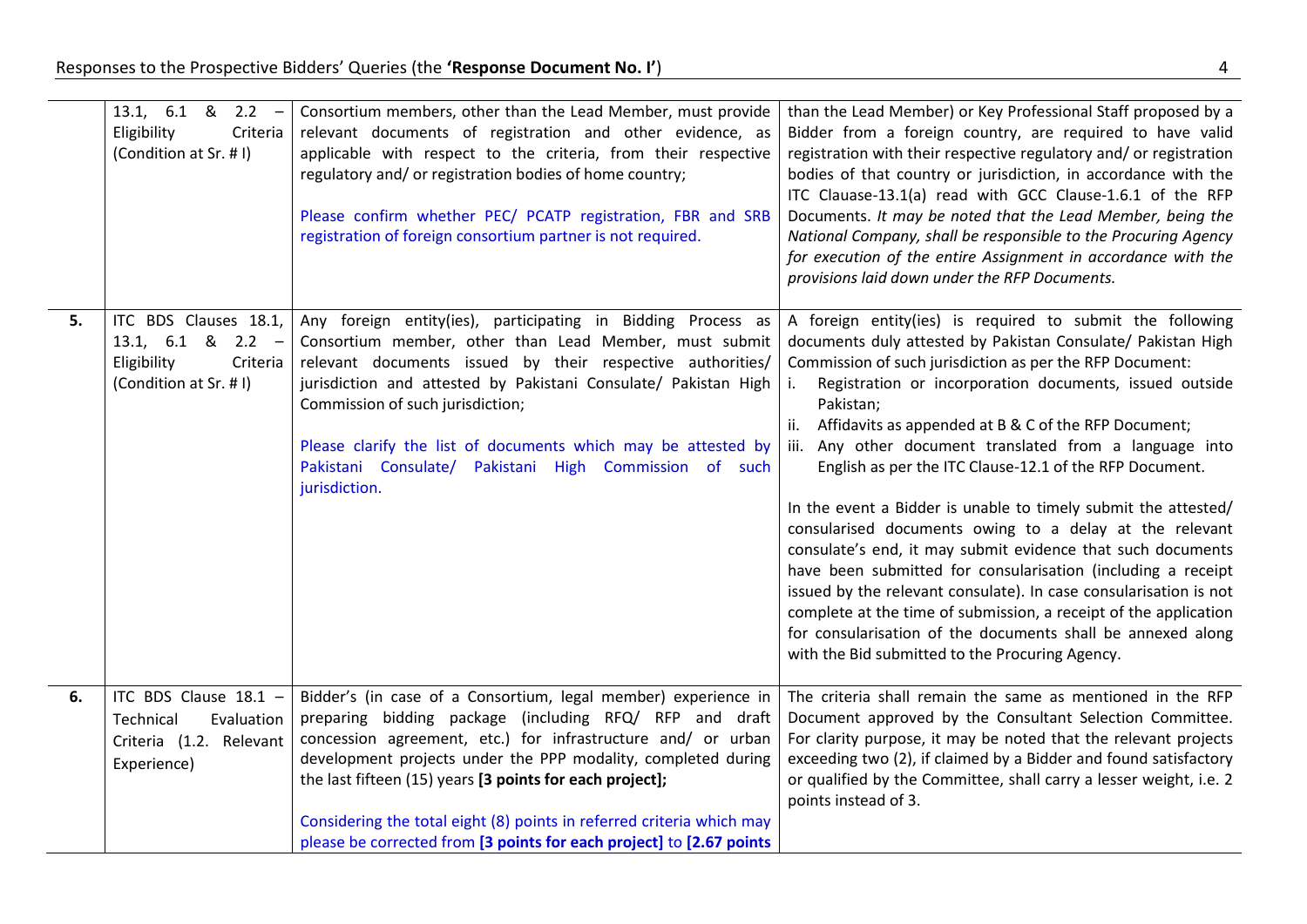|    |                                                                                                                   | for each project].                                                                                                                                                                                                                                                                                                                                              |                                                                                                                                                                                                                                                                                                                                                                                                                                                                                                                                                                           |
|----|-------------------------------------------------------------------------------------------------------------------|-----------------------------------------------------------------------------------------------------------------------------------------------------------------------------------------------------------------------------------------------------------------------------------------------------------------------------------------------------------------|---------------------------------------------------------------------------------------------------------------------------------------------------------------------------------------------------------------------------------------------------------------------------------------------------------------------------------------------------------------------------------------------------------------------------------------------------------------------------------------------------------------------------------------------------------------------------|
| 7. | ITC BDS Clauses 18.1,<br>13.1, $6.1 \& 2.2 -$<br>Eligibility<br>Criteria<br>(Government<br>Owned<br>Organization) | Government Owned Organization: Bidder (in case of Consortium,<br>each member as applicable) must be: (i) legally and financially<br>autonomous; and (ii) operates under commercial law;<br>Please confirm whether undertaking will suffice for meeting the<br>requirement.                                                                                      | Bidder, in the case of a government-owned organization, is<br>required to submit an undertaking along with its registration<br>and supporting documents for qualifying the criteria as<br>mentioned at Sr. # xvi - Eligibility Criteria of the RFP Document<br>read together with Rule-29(2) of SPP Rules, 2010.                                                                                                                                                                                                                                                          |
| 8. | ITC BDS Clause 18.1 -<br>Technical<br>Evaluation<br>Criteria (2.2 Technical<br>Team)                              | <b>Technical Team</b><br>Technical Team Leader (PCATP Registered)<br>i.<br>International Urban/ Town Planner (PCATP Registered)<br>ii.<br>Please amend PCATP requirement for both positions as<br>international key person if assigned for these positions, providing<br>PCATP registration is not possible. Please amend it to PCATP<br>Registered/Equivalent. | Any Key Professional Staff proposed from a country<br>outside Pakistan shall require registration with their<br>respective regulatory and/ or registration bodies of home<br>country as mentioned under a condition at Sr. # i -<br>Eligibility Criteria of the RFP Document. For further clarity,<br>refer to the response/ clarification at Sr. #2.                                                                                                                                                                                                                     |
|    | <b>SECTION IV - FINANCIAL PROPOSAL</b>                                                                            |                                                                                                                                                                                                                                                                                                                                                                 |                                                                                                                                                                                                                                                                                                                                                                                                                                                                                                                                                                           |
| 9. | Form FIN-2. Summary of<br>Costs; and<br>GCC/ SCC Clause-6.5.1 $-$<br>Terms and Conditions of<br>Payment           | Phase I - Transaction Preparation<br>Phase II - Transaction Implementation<br>Phase III - Transaction Negotiation & Financial Closure<br>Phasing of work in Form FIN-2 on page #50 differs from phasing of<br>work on Deliverable table as provided on page # 85. This may be<br>corrected and synchronized as some of the tasks are missing in FIN<br>Form-2.  | Both of these forms are different in nature/ purpose in relation<br>to the Assignment. Form FIN-2 is a template, without an<br>exhaustive list of deliverables, provided for ease of Bidders to<br>prepare and submit their Bids considering all the deliverables,<br>part of the RFP's TOR, applicable taxes, and payment conditions<br>as expressly highlighted under page # 50 footnotes # 13 & 14.<br>The Bidders are free to update the Form FIN-2 either by adding<br>new fields or by deleting the available fields as deemed fit and<br>convenient to the Bidder. |
|    |                                                                                                                   |                                                                                                                                                                                                                                                                                                                                                                 | However, the Committee shall evaluate the Financial Proposal<br>based on the total cost of financial proposal (inclusive of all the<br>applicable taxes) after correcting the computational errors, if<br>any, as provided under ITC Clause-19.2 of the RFP Document.<br>Subsequently, the Procuring Agency shall release the payments<br>to the Bidder, whose Bid found as the Most Advantageous Bid<br>and awarded Contract, in accordance with the schedule                                                                                                            |